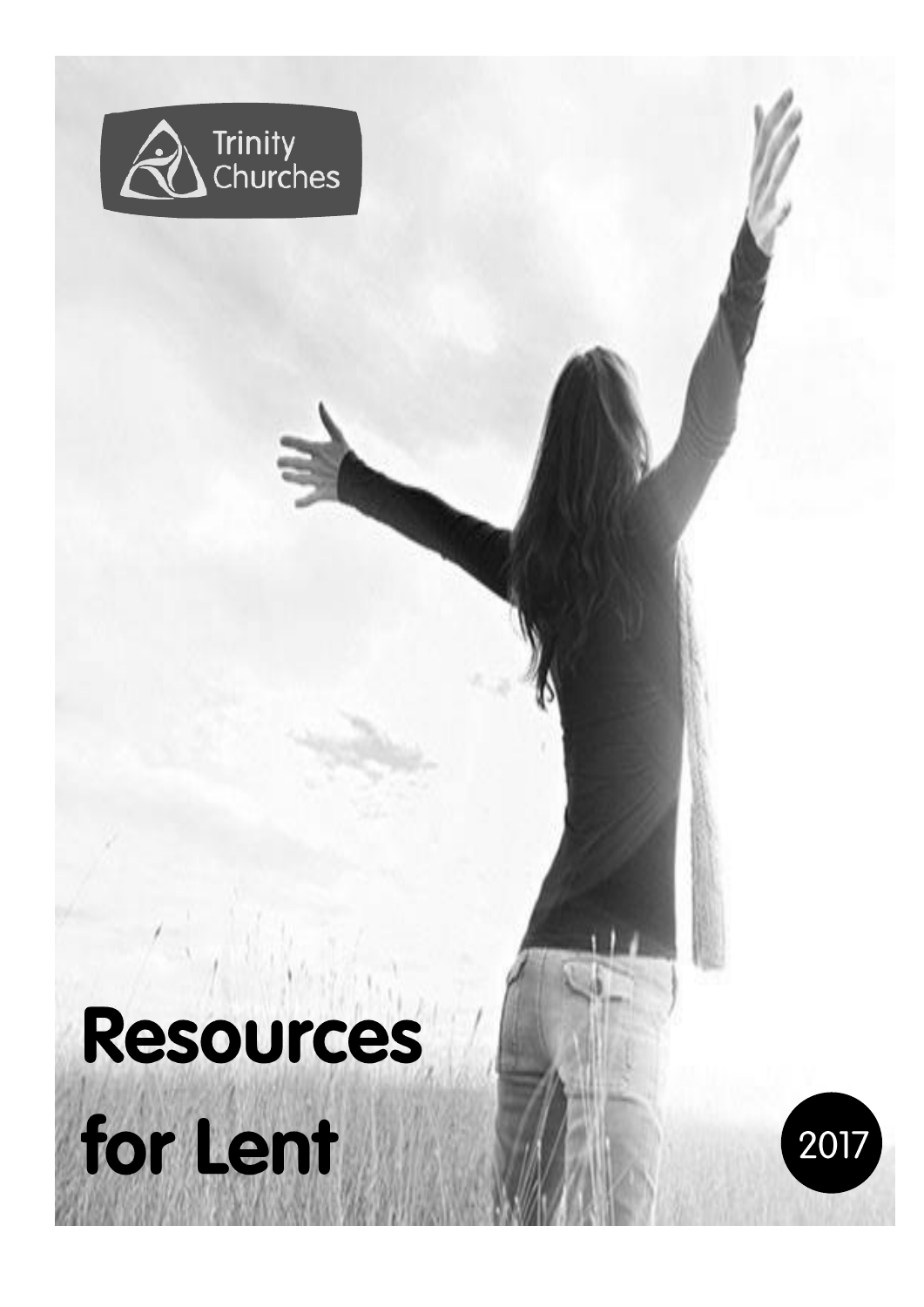# For children, young people and families

Why not download "**The Bible App for Kids**", a Bible experience for children with animated stories, games and activities, and kidfriendly navigation. You'll get to enjoy learning more about the life of Jesus and the Easter story. Available on the App Store, get it on Googleplay, or on amazon. It's totally free!



Or how about something for the whole family to get involved in? Word searches? Treasure hunts? Obstacle courses? Cooking? Crafts?

**Family Fun for Easter** will help you to share the meaning of Lent and Easter with your children in thirty 'family moments', to explore faith in the home, and to have lots of fun together in the process! The activities are structured to take the family through the season of Lent from Shrove Tuesday to Easter Day, including Mothering Sunday.



## A book to reflect on

Lent can be an excellent time to read a book and feed the soul. Here are three books that some of us across Trinity Churches are reading. Why not try reading ONE of these books, available to order from Church as well as from Illuminate in town or on your Kindle etc. Talk to others about them, and lend them to other people you know.

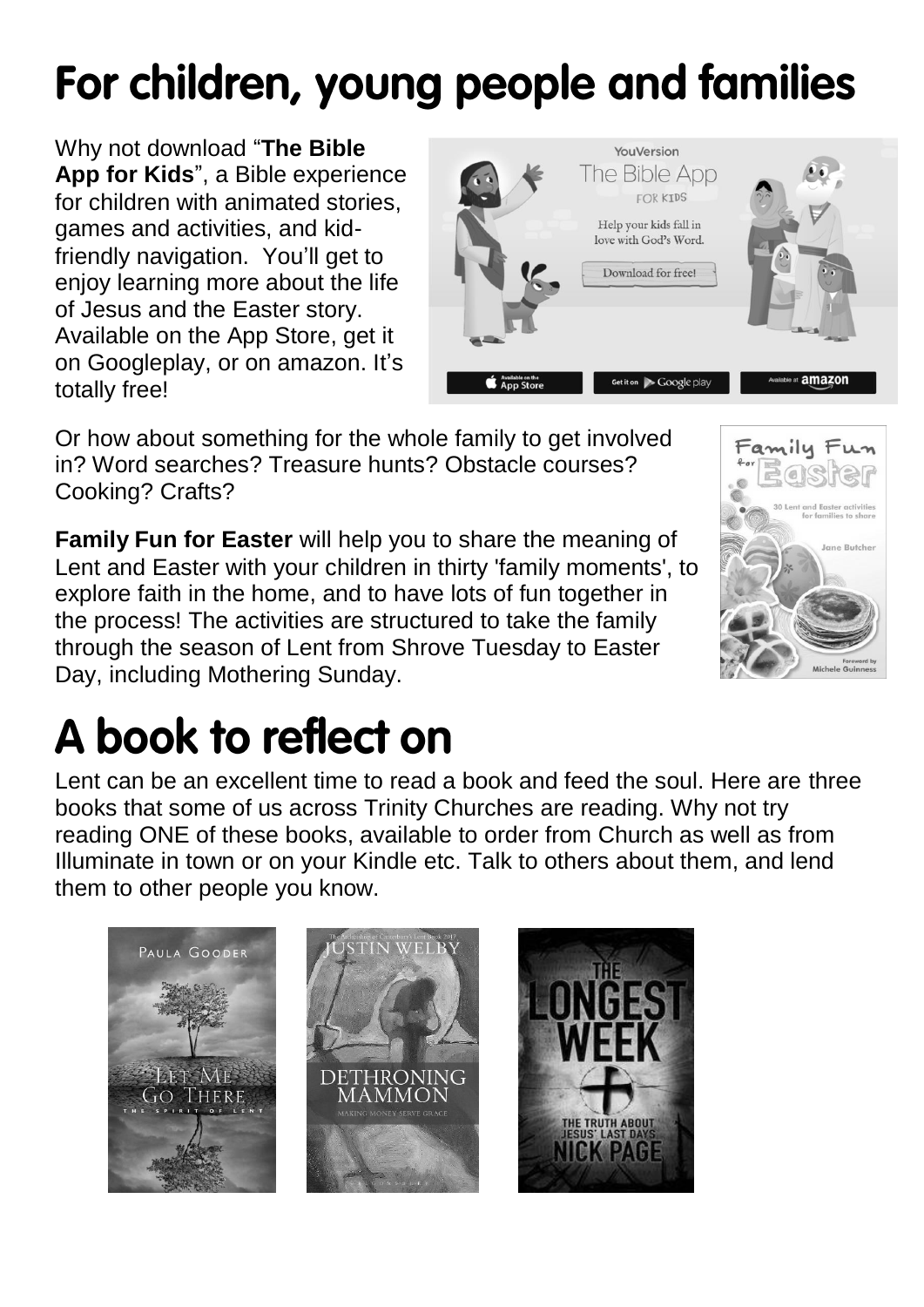## A midweek small group

Why not use Lent to connect up with a few others?

#### <u>Thursday evenings in Lent, 730pm – 845pm, The Trinity Centre</u> (9<sup>th</sup>, 16<sup>th</sup>, 23<sup>rd</sup> and 30<sup>th</sup> March, 6<sup>th</sup> April)

Whilst many will choose to remain in their small groups, there will be an opportunity to meet together on a Thursday night. Each evening will give opportunity to do what small groups do best, defined by what we often describe as the 4Ws of "welcome, worship, word and witness."



Hosted by Phil Cansdale, we'll be taking the big themes from the Sunday sermon, and talking and praying that we would live that out in our daily lives. Each evening will also have elements of the Growth Groups – see below – albeit in a different context.

All are welcome, though if you are coming it would be really helpful to let us know.

### **Joining a Growth Group**

The purpose of these groups is mutual encouragement: a kind of cheering on in our walk with God, recognising the realities of life as it really is! The groups are deliberately small (3 or 4 people) to give members the chance to explore these realities more fully. The idea is to meet once a week over the five weeks of Lent before Holy Week (basically March plus the first week of April). The group could be a family or a group of friends or homegroup members. If you are interested in joining such a group and don't have one ready-made, we are collecting names so that you can be linked with others who would like to do this. The arrangements for the meetings are made by the group members.

The meetings are not Bible studies, nor a time to give each other advice. They are a chance to give each other the 'gift of listening'. This may seem surprisingly simple, but people who have tried this have found it amazingly helpful. We know that God is interested in us, accepts us as we are and works from there; it is good when we do that too!

There will be guidance given for the groups, so there is no requirement for anyone to lead or teach, though it does help if someone can be appointed 'timekeeper' for each meeting.

To find out more, ask Charles Ruxton. To receive the guidance, or to be linked with others who would like to do this, give a name and contact to the church office (01743 362399).